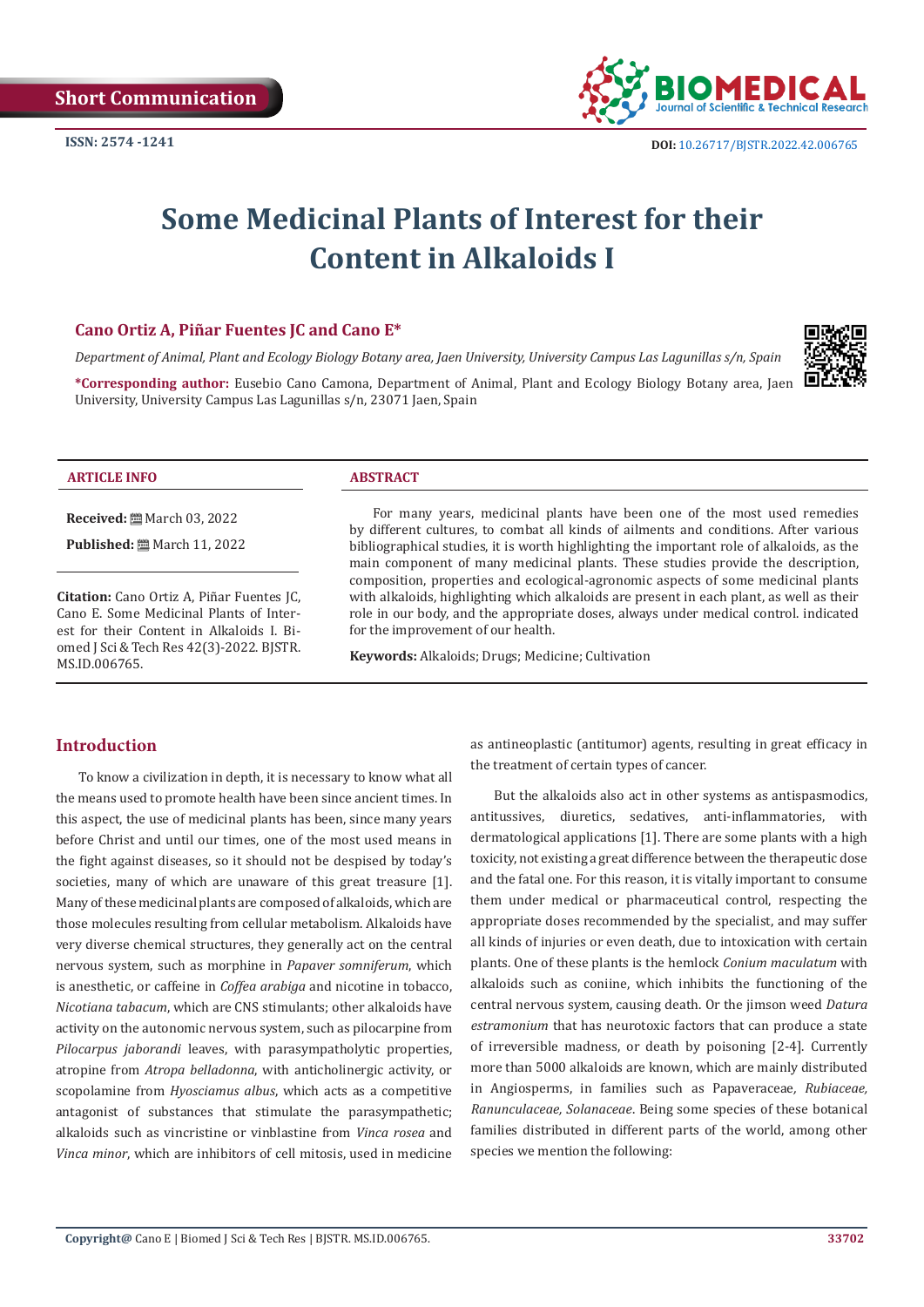# **Papaver** *Somniferum***, also known as Opium Poppy or "Opium Plant", which belongs to the Genus Papaver and the Family** *Papaveraceae*

It is an annual herbaceous plant, with tap root and deep. Plant height can range from 15-100cm. The stem is strong, hollow, fistulous, and with little or no branching. The leaves are opposite, oblong, large and hairless, lobed, glaucous green, covered with wax which gives them a shiny appearance and with an irregularly toothed or scalloped edge. The lower ones are short petiolate and the stem ones are sessile and amplexicaul. The flowers are large, with two hairless and early deciduous sepals, and four petals that vary in color from white to pink or purple, with a dark basal spot, and more or less divided on their edge. Stamens numerous, with claviform staminal filaments and yellowish anthers. The fruit is a subglobular capsule, glabrous and pruinose, with a persistent stigmatic disc and 5-12 lobes. The seeds are very numerous, dark brown in color and approximately 1mm in size, kidney-shaped and with a reticulated surface. Flowering takes place from May to July. Its vegetative cycle is very short, four or five months.

The useful parts of the opium poppy are the capsules from which the latex is extracted, the upper part of the stem (straw) and the seeds (food). The seeds contain 20% proteins, 15% carbohydrates, 45 to 53% lipids, oil with glycerides of unsaturated fatty acids, with 30% oleic acid, 60% linoleic acid and 5% fatty acid. linolenic. The latex (opium) and the capsules contain about 25 alkaloids, they are the same and with the same hierarchy, but the proportions vary in terms of the global content, varying from 5 to 20% in opium and from 0.5 to 0.8% in capsules and stem. These alkaloids are: Phenanthrene derivatives (Morphine, Codeine or methylmorphine, Thebaine) and Benzylisoquinoline derivatives (Papaverine, Noscapine, Narceine). Morphine is the main alkaloid of opium poppy and was also the first known alkaloid, discovered by FWSertürner (pharmacist) in 1801. Together with narcotine they make up about 16% by weight of opium, while all other alkaloids of it barely reach 1%.

Opium is a very complex product, which in addition to its numerous alkaloids, is composed of various acids, the main one being meconic acid (up to 5.5 %); and other components such as albuminoids, wax, pectins. Morphine is used to relieve acute pain, and causes drowsiness. The baine and codeine or methylmorphine also relieves pain and whooping cough. Papaverine exerts a vasodilator, antiarrhythmic and especially antispasmodic action on muscle spasms (arterial, digestive, bladder, and uterine) [5- 7]. Opium preparations, which is the dry latex obtained from the capsules through incisions, are also used as antidiarrheals, thanks to their moderating action on the peristaltic movements of the intestine. But due to the analgesic-narcotic nature of opium, and because it is a highly toxic product, its use is reserved for medicine. The molecules of this plant have a similar structure to endorphins, which are captured by brain receptors and whose function, among others, is to free us from pain. The first effects that are noticeable are tiredness and drowsiness, as the effect grows, tingling and itching is felt throughout the body, and pain is no longer felt, increasing the tactile sensation.

But as the narcotic effects wear off, sleepy dreams begin to occur, along with hallucinations, nausea, and vomiting. Opium can be administered by inhalation, oral ingestion, which is usually accompanied by nausea, vomiting and stomach upset, or by preparing an infusion (infusion), among others. The seeds are used in food, thanks to their antioxidant properties, their content in vitamin B, lipids, carbohydrates and proteins. The oil obtained from the seeds is used as dietary food, since it is a good cholesterol lowering agent. Arriving in some countries to replace olive, walnut, sweet almond and flax oils, in terms of its medicinal uses. Some of the other applications it has are as drying oil, in the paint industry, and for the manufacture of soaps or as fuel. Cultivated and naturalized plant, found on roadsides and ruderal areas, forming part of the subnitrophilous-nitrophilous annual grasslands. Present up to 1,500m, sometimes found at higher altitudes. It inhabits any type of soil, except those that are flooded and those that are excessively light and poor in organic matter. It multiplies by seeds, with a germination power of 95% in the laboratory, at an average temperature of 20ºC in twelve days.

 Planting will be done when the land is in good conditions of temperature and surface preparation, from November to the end of March, as a limit. We can find it relatively frequently as a naturalized plant in the Guadalquivir valley, in the province of Jaen [8]. In most of the countries of the world, this drug is classified in group I, so its trade and possession for profit is strictly prohibited. The legal cultivation of opium is legislated by the United Nations Single Convention on Narcotics and other treaties and under the individual supervision of each country [9]. Very few are the countries in which legal cultivation is authorized for the subsequent extraction of its active ingredients, including India, France, Turkey and Spain, where most of the crops are found in the south of the Iberian Peninsula.

# *Atropa Belladona***, also known as Belladona, is a Herbaceous Plant of the Genus** *Atropa***, belonging to the**  *Solanaceae* **Family**

It is a perennial herb, which gives off a characteristic bad smell, from the root a rhizome that can reach 1m in length. Branched stem, generally glandular-pubescent, which can reach a height of 1.60 m. Leaves large and entire, ovate-lanceolate, acute, petiolate. The flowers are axillary, solitary, sometimes in pairs, petiolate and with bracts similar to the leaves. The calyx, reaching 30 mm at fruiting, is pubescent, campanulate and deeply divided into 5 acute, ovate-lanceolate sepals. The corolla is tubular- campanulate, in one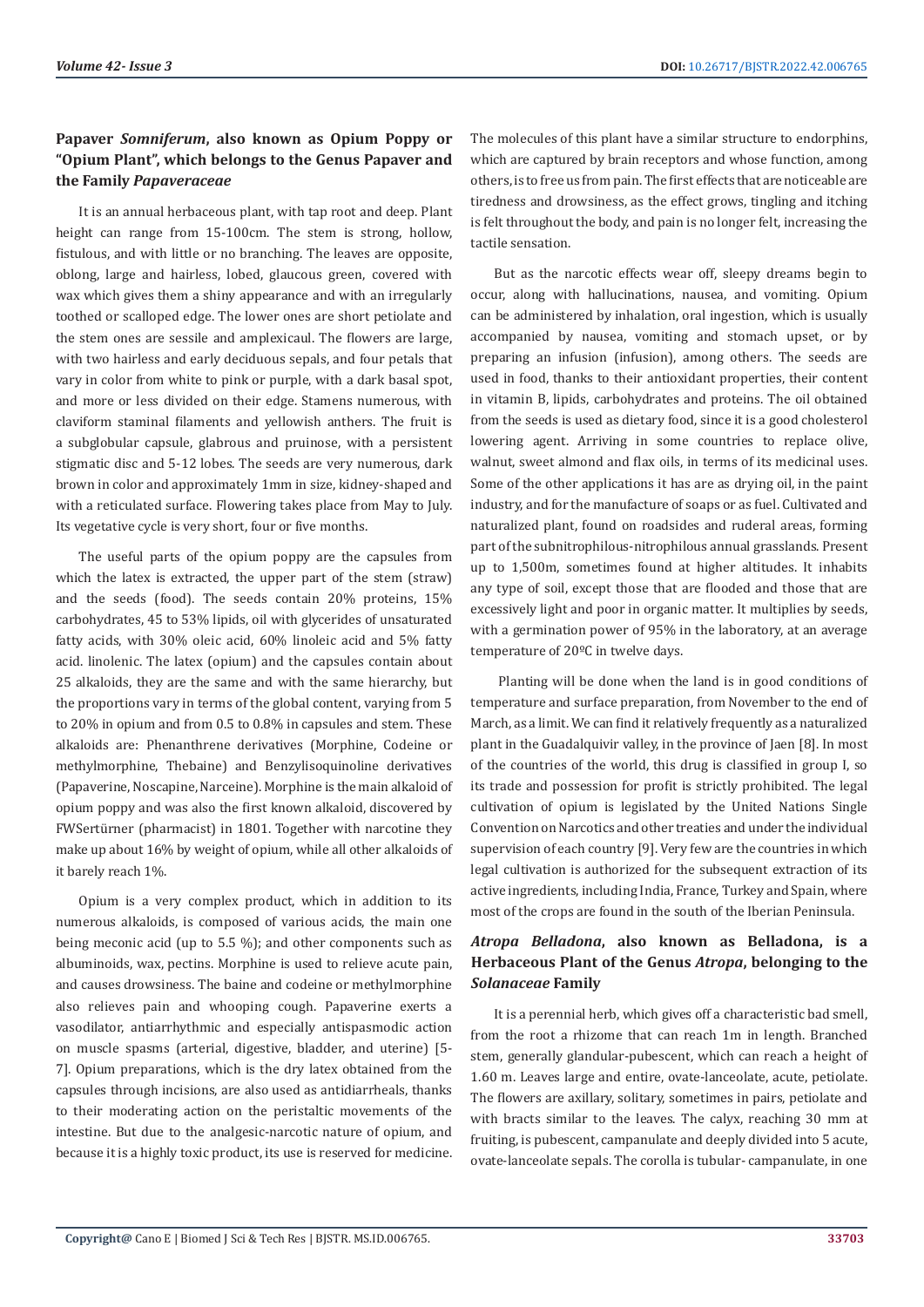piece, with 5 shallow lobes at its upper end and has two shades, greenish-yellow at the bottom and blue-violet at the top. Stamens 5 with unequal filaments and ovate or rounded anthers, which are inserted at the base of the corolla. The fruit is a spherical berry, 13 to 18 mm in diameter, black in color with purple juice. Inside, numerous small, kidney-shaped seeds are housed. Belladonna begins to bloom in May, continuing well into summer, and blooms again in the fall.

The entire plant contains a large amount of alkaloids, mainly l-hyoscyamine and atropine, which make it a potentially toxic plant, but it can also be used medicinally. In the root, stem, leaves and fruits, the alkaloid that we find in greater quantity is l- hyoscyamine, followed by atropine (discovered by Mein, in 1831). In the leaves, the amount of these two alkaloids mentioned, reaches 99% of the total alkaloids. The fruit contains 0.1% atropine and the root has higher concentrations, ranging from 0.4 to 0.6%. Other alkaloids present in belladonna, although in smaller amounts, are atropamine, beladonine, scopolamine, N-methylpyrroline, N-methylpyrrolidine, and scopolamine [9]. But this concentration of alkaloids can vary from one plant to another depending on various conditions such as the harvest season, geographical area, climatic conditions, soil type.

Belladonna alkaloids act mainly by paralyzing the activity of the central nervous system, used in ophthalmology as a mydriatic. They also act on the reflex action of swallowing, paralyzing the nerves of the pharynx. Thanks to its virtues as a paralytic, it is widely used to combat nocturnal urinary incontinence, dropsy, excessive secretion of hydrochloric acid in the stomach, duodenal ulcer.

Other uses of belladonna is as an antispasmodic (in gallstones and renal colic), antiasthmatic and anticholinergic. In pulmonology it is used for problems of bronchial spasms, whooping cough. Belladonna extracts have traditionally been used in the treatment of Parkinson's disease, using atropine in conjunction with levadopa. It is also used as an intestinal neuroregulator in cases of irritable colon, ulcerative colitis, etc., in gastric ulcers because it is antisecretory. Associated with certain laxatives, it is used to prevent colic, and as an antidote against poisoning by mushrooms, which contain muscarinic alkaloids such as *Amanita muscaria*. Belladonna can be applied externally as an ointment or oil, to relieve pain, but with great care because its alkaloids penetrate the body through the skin. Scopolamine from belladonna, at very small doses and quickly, causes, like atropine, a generalized paralysis of the central nervous system, but unlike the latter, the symptoms of its ingestion, such as reduced salivation and sweating, dilation of pupils, do not persist long [9]. In Moroccan culture, its fruits are used as aphrodisiacs and euphoria, and by students to increase memory [10].

In case of intoxication by belladonna, at slight doses they produce dryness in the mouth and throat, intense thirst; at higher doses, dizziness and lightheadedness are felt, pulse and respiratory rates increase, involuntary muscle action decreases, heart rate increases, pupils dilate markedly, and ocular accommodation is inhibited; and if the intoxication is severe, hallucinations occur, falling into a state of unconsciousness and delirium, and can finally go into a coma and die of respiratory paralysis. Belladonna is native to Europe, N Africa, and W Asia. It can also be found in North America where it has been naturalized. This species is usually found in undergrowth, hedgerows, grasslands, quarries and slopes, etc. It prefers limestone, nitrified, somewhat shady and humid soils, between 400 and 2000 m altitude [11-14].

## **References**

- 1. Arribas MA (1996) Historia y leyendas de las plantas medicinales. El. Omega. Barcelona.
- 2. Cano E, Cano Ortiz A, González Espín A, Cano Ortiz A (2007) Flora medicinal y aromática. Ed. Universidad de Jaén. Jaén, Spain.
- 3. Guerra A, Ladero M, Zaragoza F, Rabasco AM, Allué J, et al. (2001) Plantas Medicinales. Fisioterapia Práctica. Ed. Infusiones Leonesa/Manasul Internacional, pp. 398.
- 4. Flórez J, Armijo JA, Mediavilla A (2003) Farmacología humana (4<sup>th</sup> Edn.)., MASSON.
- 5. Font Quer P (1980) Plantas Medicinales. El Dioscorides Renovado (5th Edn.)., Ed. Labor, S.A. Barcelona, pp. 1012.
- 6. González Herrera M (1992) Plantas medicinales. Famacología de productos naturales. Departamento de Farmacología. Universidad de Granada, Spain.
- 7. Cano Ortiz A, Martínez Lombardo MªC (2009) Cultivo de plantas medicinales en la provincia de Jaén. Boletín Instituto Estudios Gienneses 200: 195-230.
- 8. Cano E, Cano Ortiz A (2009) Plantas prohibidas por su toxicidad: Flora psicotrópica. Boletín Instituto Estudios Gienneses 200: 73-123.
- 9. Cabezón Martín C (1997) Diccionario de plantas medicinales. Según la medicina Tradicional Marroquí. Ed. Noesis, pp. 432.
- 10. Esteve Chueca F, Sierra Ruíz de la Fuente C (1971) Algunas consideraciones acerca de las condiciones acerca de las condiciones ecológico- edáficas en el desarrollo de la "Atropa baetica". Simposio Internacional de Farmacobotánica, p. 19-32.
- 11. Mayor López M, Álvarez Rodríguez AJ (1980) Plantas medicinales y venenosas. In: Ayalga SS (Edt.)., p. 435.
- 12. Muñoz López de Bustamante F (2002) Plantas Medicinales y Aromáticas. Estudio, cultivo y procesado (4th Edn.)., In: Mundi-Prensa (Edt.)., pp. 365.
- 13. Pamplona Roger J (1998) Enciclopedia de las plantas medicinales, Ed. Safeliz, Madrid 2: 408.
- 14. Schauenber P, Paris F (1977) Guía de las plantas medicinales. Ed. Omega. Barcelona.